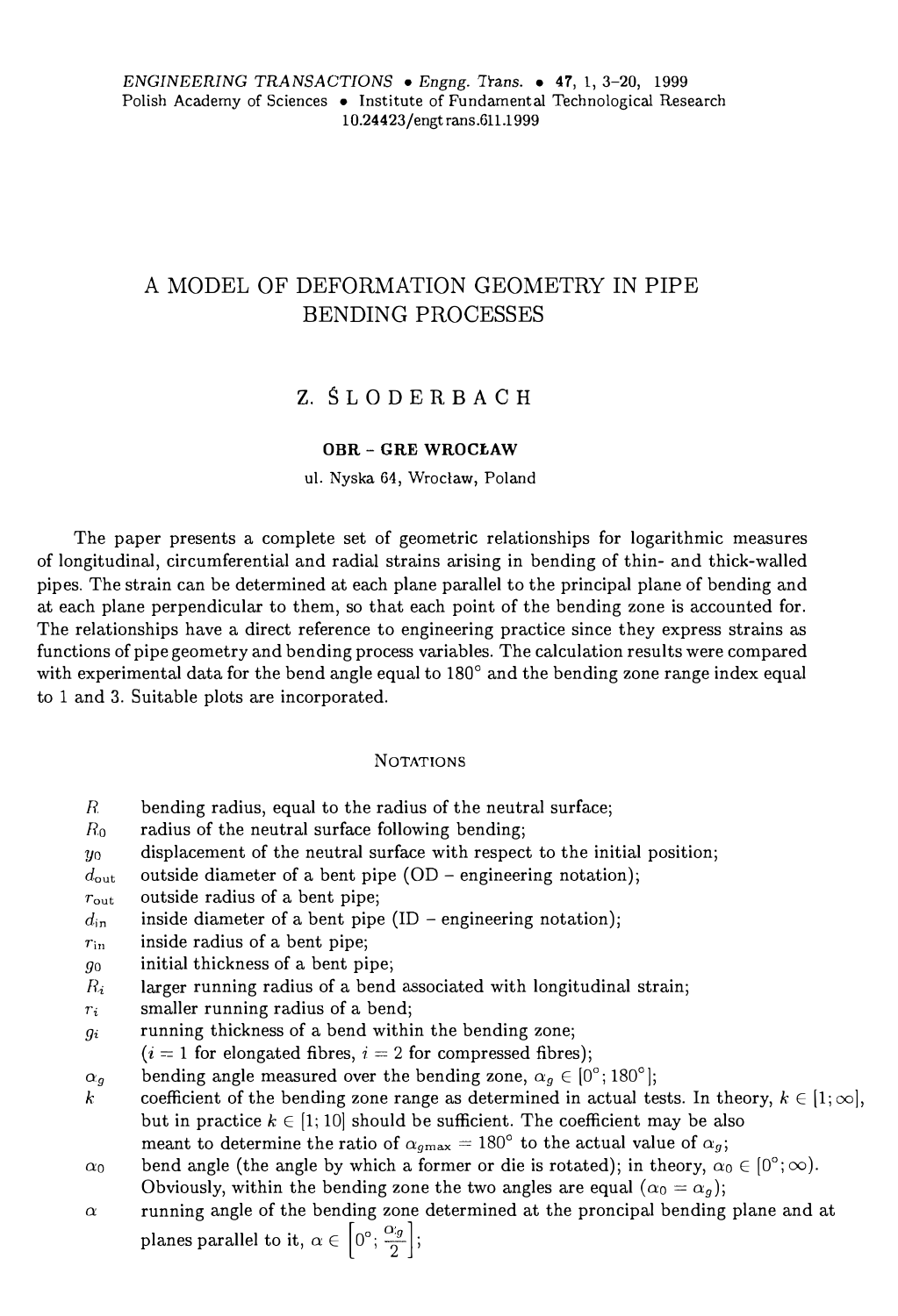#### Z. ŚLODERBACH

| ξ<br>parallel to it, $\xi \in [0^\circ; \alpha_0];$<br>angle defining the cross-section contour of a bend as a closed path, $\theta \in [0^{\circ}; 360^{\circ}]$ ;<br>$\theta$<br>logarithmic longitudinal strain at the bending plane;<br>$\varphi_1$<br>$\varphi_2$<br>logarithmic radial strain along the thickness;<br>$\varphi_3$<br>strain intensity, equivalent strain,<br>$\varphi_i$<br>minimum wall thickness at the elongated area;<br>$g_{\min}$<br>maximum wall thickness at the compressed area;<br>$g_{\max}$<br>wall thickness index for a pipe,<br>S<br>$s = \frac{g_0}{d_{\text{out}}}$ , $s < 0.2$ – thin-walled pipe, $s > 0.2$ – thick-walled pipe, after [1];<br>ovality index of the cross-section, after [1];<br>$\epsilon$<br>ovality index of the cross-section, after $[4]$ ;<br>A <sub>1</sub><br>outside pipe diameter as measured on finishing the bending process;<br>$d_1$<br>vertical and horizontal measure, respectively, associated with radius $R_i$ .<br>$z_1, z_2$ | $\beta$ | running angle determined at planes perpendicular to the bending plane,<br>$\beta \in [0^{\circ}; 90^{\circ}];$ |
|------------------------------------------------------------------------------------------------------------------------------------------------------------------------------------------------------------------------------------------------------------------------------------------------------------------------------------------------------------------------------------------------------------------------------------------------------------------------------------------------------------------------------------------------------------------------------------------------------------------------------------------------------------------------------------------------------------------------------------------------------------------------------------------------------------------------------------------------------------------------------------------------------------------------------------------------------------------------------------------------------------|---------|----------------------------------------------------------------------------------------------------------------|
|                                                                                                                                                                                                                                                                                                                                                                                                                                                                                                                                                                                                                                                                                                                                                                                                                                                                                                                                                                                                            |         | angle defining the bending zone at the principal plane of bending and at planes                                |
|                                                                                                                                                                                                                                                                                                                                                                                                                                                                                                                                                                                                                                                                                                                                                                                                                                                                                                                                                                                                            |         |                                                                                                                |
|                                                                                                                                                                                                                                                                                                                                                                                                                                                                                                                                                                                                                                                                                                                                                                                                                                                                                                                                                                                                            |         |                                                                                                                |
|                                                                                                                                                                                                                                                                                                                                                                                                                                                                                                                                                                                                                                                                                                                                                                                                                                                                                                                                                                                                            |         |                                                                                                                |
|                                                                                                                                                                                                                                                                                                                                                                                                                                                                                                                                                                                                                                                                                                                                                                                                                                                                                                                                                                                                            |         | logarithmic circumferential strain at the plane perpendicular to the bending plane;                            |
|                                                                                                                                                                                                                                                                                                                                                                                                                                                                                                                                                                                                                                                                                                                                                                                                                                                                                                                                                                                                            |         |                                                                                                                |
|                                                                                                                                                                                                                                                                                                                                                                                                                                                                                                                                                                                                                                                                                                                                                                                                                                                                                                                                                                                                            |         |                                                                                                                |
|                                                                                                                                                                                                                                                                                                                                                                                                                                                                                                                                                                                                                                                                                                                                                                                                                                                                                                                                                                                                            |         |                                                                                                                |
|                                                                                                                                                                                                                                                                                                                                                                                                                                                                                                                                                                                                                                                                                                                                                                                                                                                                                                                                                                                                            |         |                                                                                                                |
|                                                                                                                                                                                                                                                                                                                                                                                                                                                                                                                                                                                                                                                                                                                                                                                                                                                                                                                                                                                                            |         |                                                                                                                |
|                                                                                                                                                                                                                                                                                                                                                                                                                                                                                                                                                                                                                                                                                                                                                                                                                                                                                                                                                                                                            |         |                                                                                                                |
|                                                                                                                                                                                                                                                                                                                                                                                                                                                                                                                                                                                                                                                                                                                                                                                                                                                                                                                                                                                                            |         |                                                                                                                |
|                                                                                                                                                                                                                                                                                                                                                                                                                                                                                                                                                                                                                                                                                                                                                                                                                                                                                                                                                                                                            |         |                                                                                                                |
|                                                                                                                                                                                                                                                                                                                                                                                                                                                                                                                                                                                                                                                                                                                                                                                                                                                                                                                                                                                                            |         |                                                                                                                |
|                                                                                                                                                                                                                                                                                                                                                                                                                                                                                                                                                                                                                                                                                                                                                                                                                                                                                                                                                                                                            |         |                                                                                                                |
|                                                                                                                                                                                                                                                                                                                                                                                                                                                                                                                                                                                                                                                                                                                                                                                                                                                                                                                                                                                                            |         |                                                                                                                |

## 1. INTRODUCTION

Piping stress and strain analysis is a complex and highly involed subject. This paper is concerned with only one fundamental problem - the determination of deformational characteristics of pipe bends fabricated from initially straight tube sections. The bends are regarded to be critical components of piping systems and their structural analysis is of utmost importance in the design.

The paper is aimed at deriving basic relationships for geometrical measures of deformation in bending of both thin- and thick-walled pipes. As it is generally known, the wall in a bent pipe gets thinner in the elongated fibre area and thicker in the area of compressed fibres. As a result, the initially circular crosssection assumes an oval form. Additionally, the overall shape of a pipe length is disturbed by buckling effects. The paper will be focussed on the ovalization effect due to the fact that wall thinning is not fully compensated by wall thickening at the other end of the diameter. The inescapable phenomena of wall thinning/ thickening and warping as well as cross-section ovalization should be always under strict control [1].

The paper presents geometrical relationships for logarithmic measures of longitudinal, circumferential and radial strains. The measures may be determined at all planes parallel to the principal plane of bending and also at each plane perpendicular to them, i.e. throughout the whole bending zone. The assumed model accounts for material properties through one parameter defining the bending zone range. An additional assumption holds that the pipe material behaves like an incompressible continuous medium. Despite these limitations, the results yielded by the model are in very good agreement with experimental data presented in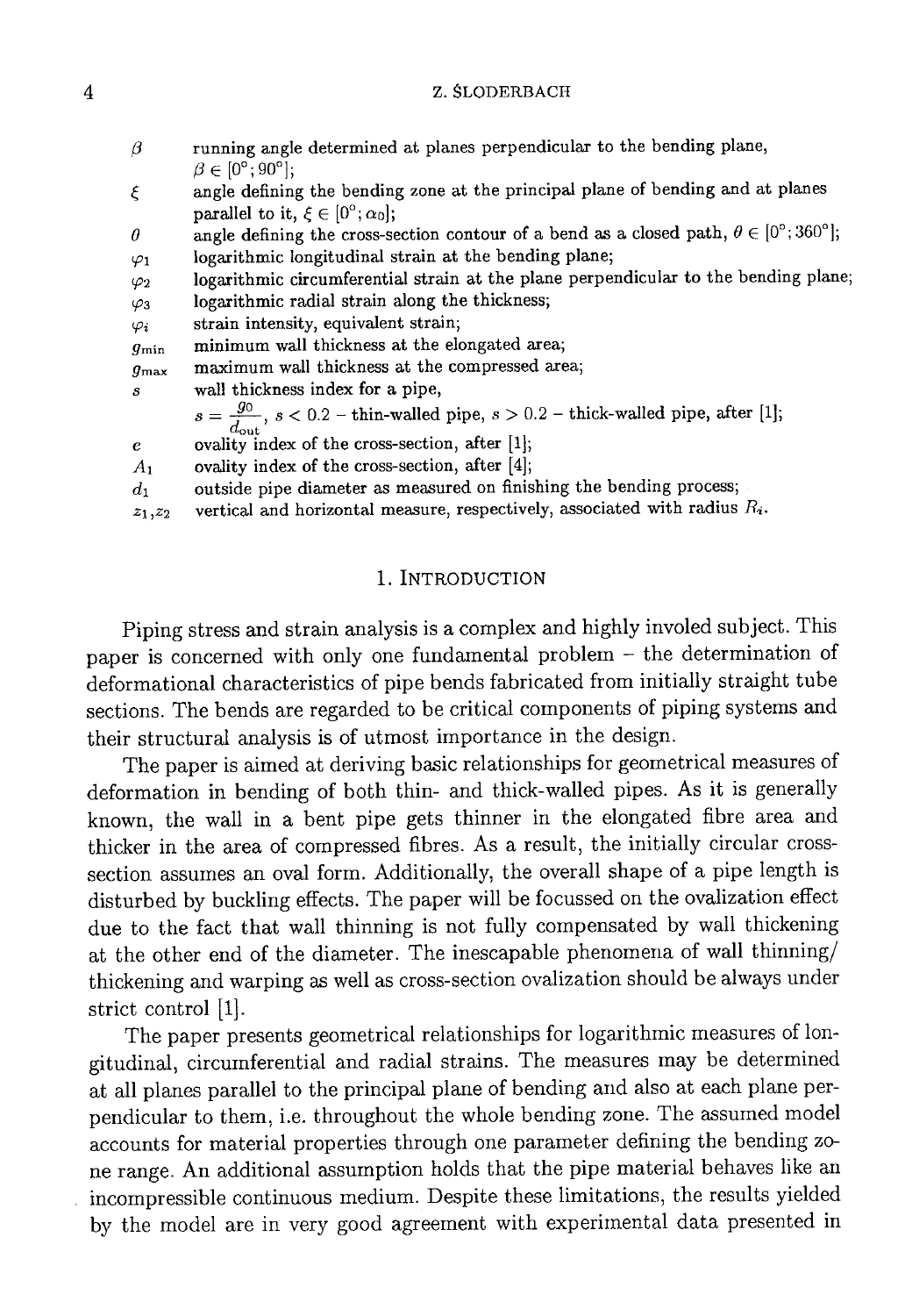[2], especially for elongated fibres. The relationships for logarithmic components of permanent strains invole the following arguments: bending radius and angle, geometrical characteristics of a pipe, angular coordinates  $\alpha$ ,  $\beta$  – used as parameters in defining the bending zone, and index  $k$  – for specifying the bending zone range.

Premature failure of pipe bends encountered in engineering practice are usually attributed to inadequate methods of structural analysis being currently in use in the design of pipelines  $[3 - 6]$ . A specific weakness of the available designer's knowledge is the lack of a precise method for determining an allowable wall thickness distribution at the apex of the maximum strain zone. With prior knowledge of strain and stress intensity components within the whole bending zone and especially at its apex portion, the pertinent stress analysis becomes much more reliable and so is the bend manufacture.

The bending zone is usually composed of two portions: bending zone (varying strain zone) and plateau zone (constant maximum strain zone). The first portion is found at the ends of a bend and its extent is affected by: the particular bending technique used, bending radius, type of material, pipe geometry. The available experimental evidence shows that more protruding and "sharp" mandrels together with smaller radii of bending and less ductile materials act all to decrease the bending zone exent and *vice versa*. The extreme cases involve either almost negligible bending zones or their expansion to cover the whole bend (with no plateau portion in between) [1].

There is enough of forensic analysis evidence to state that the onset of damage processes usually takes place near the middle of the elongated bend side. Initial microcracks grow fairly fast and since there are no crack arrest mechanisms, catastrophic leakage becomes imminent  $[4 - 6]$ . It can be inferred from statistical data  $[4 - 7]$  that time to rupture in bends subjected to internal pressure can be up to three times shorter than in straight portions of a pipeline. It is seen therefore that a sound assessment of strain magnitudes and their effect on structural material properties is of great importance to a designer of piping systems and especially – power pipelines  $[3 - 8]$ .

The author believes that this analysis would have gained a lot from being confronted by a richer collection of experimental data. Unfortunately, he could not find the data other than for a particular bending angle of 180°. It is to be also noted that due to a wide range of outside diameters  $(4 - 600 \text{ mm})$  and wall thickness  $(0.2 - 50$  mm), a single model is hardly capable of covering all combinations of pipe size and bending process parameters. Selection of a particular bending technique is influenced by various factors: type of material and pipe dimensions, bending radius and bending angle, dimensional accuracy required, size of production lots, type of intended pipeline application, etc.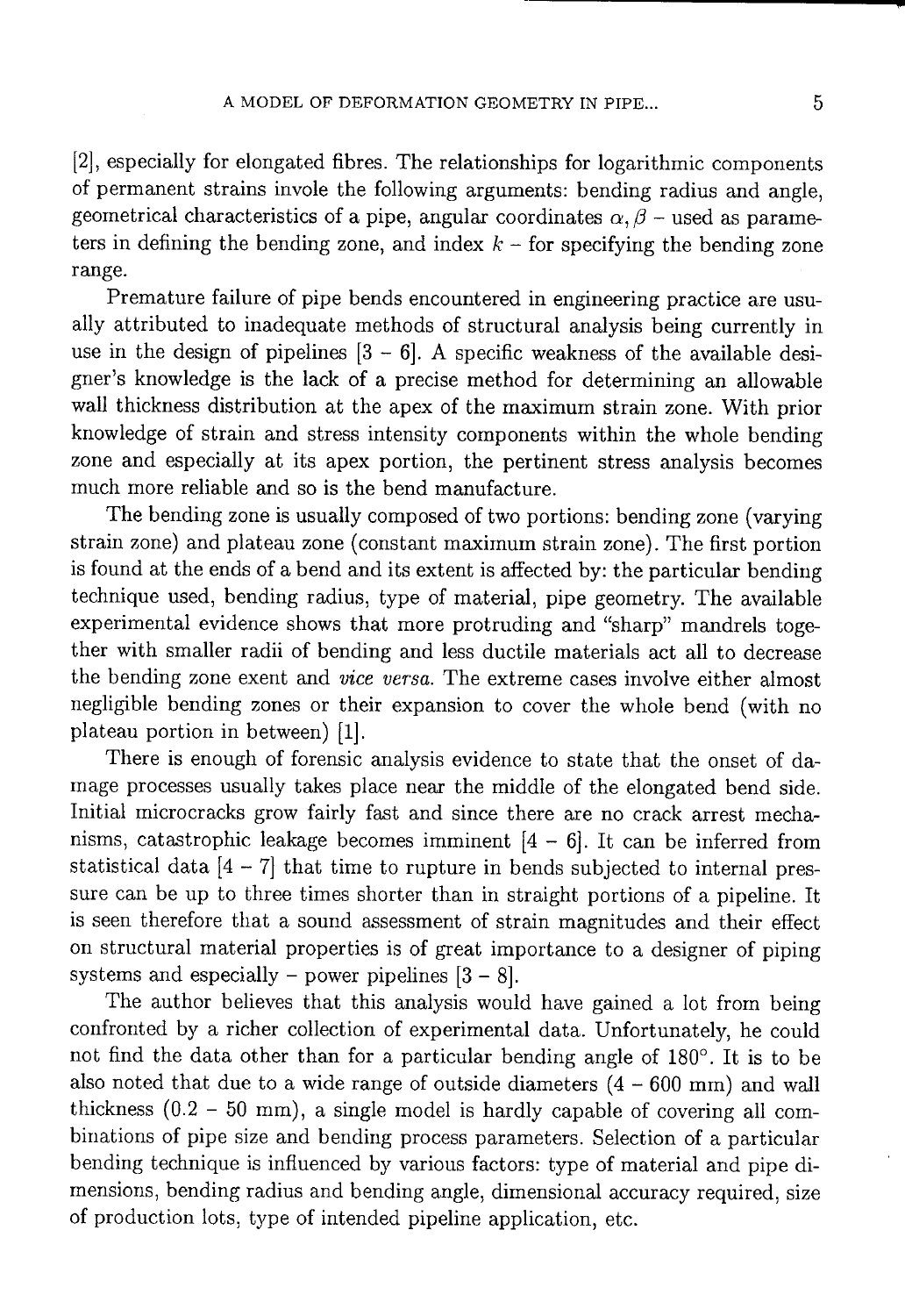### Z. ŚLODERBACH

# 2. BASIC ASSUMPTIONS

It is assumed that geometry of deformation in pipe bending is the same as for incompressible continuous medium whose properties are to some extent accounted for by the bending range coefficient  $k$ . The neutral axis is determined by the bending radius  $R$  and strains are equal to zero at the axis and at the ends of the bending zone. The neutral axis separates compressed fibres from those being in tension and so it is also the line of separation for stresses of opposite signs (see, e.g.,  $[9 - 11]$ ). Another assumption holds that volume of material prior to and after bending remains the same. It is further assumed that the inner pipe radius remains unchanged, i.e. no cross-section flattening is allowed. There are sound grounds to this assumption since well-made and precisely aligned mandrels have been shown to preserve the cross-section geometry  $[12 - 14]$ . The effect of tool friction is neglected as are all the thermal effects associated with large-scale deformation involved in the pipe bending operation. The presented model of pipe bending assumes the deformation process to be quasi-static and therefore no dynamic effects are taken into account.

Principal parameters and quantities involved in the bending operation are shown in Fig. 1.



 $[Fig. 1.]$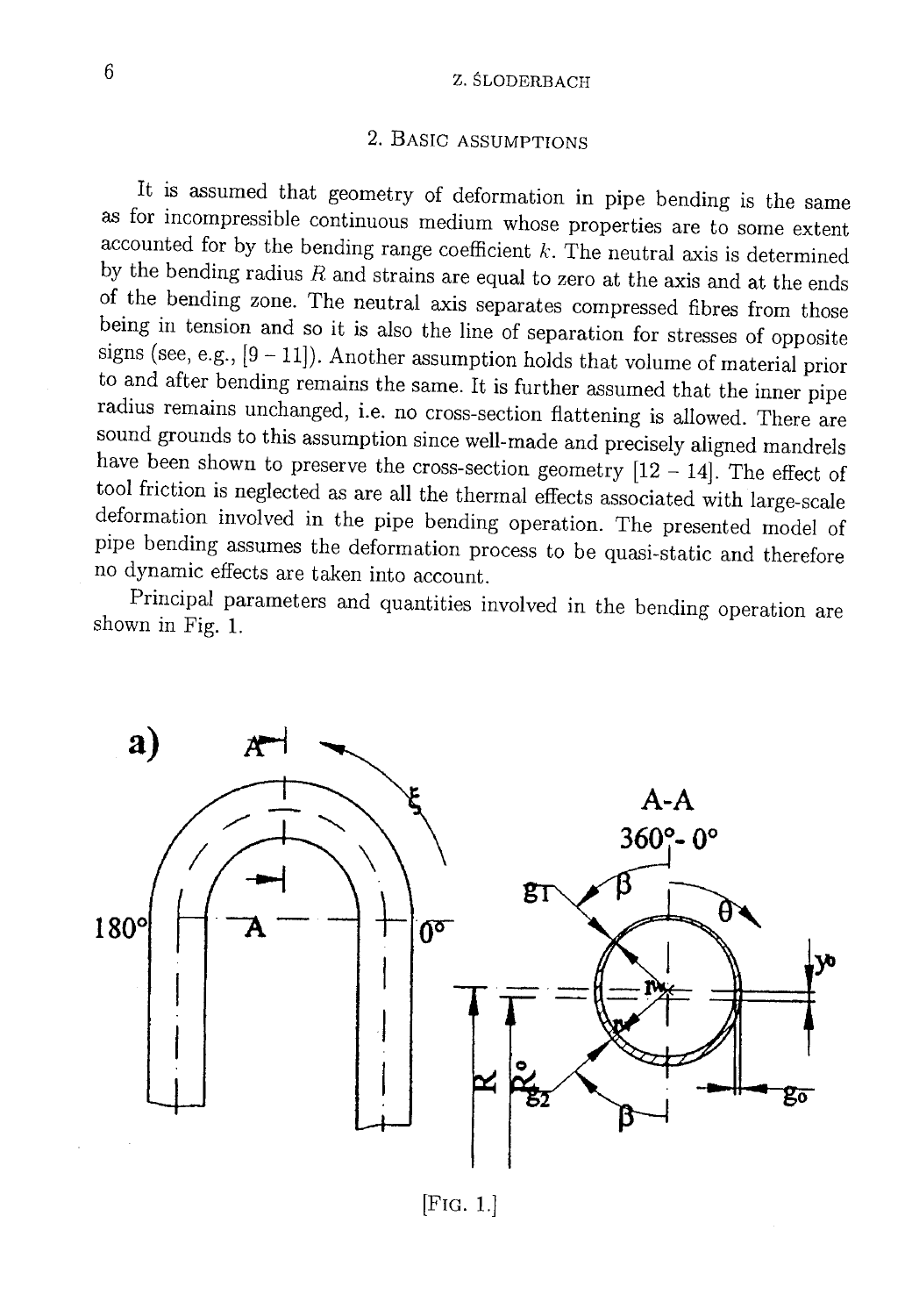

FIG. 1. a, b. Geometrical quantities in the pipe bending description.

# 3. BASIC RELATIONSHIPS

The condition of constant volume may be written as

$$
(3.1) \t R_i \cdot r_i \cdot g_i = R \cdot r_{\text{out}} \cdot q_0
$$

where

(3.2) 
$$
R_i = R_i(R, r_{\text{in}}, g_i, \alpha_g, \alpha, \beta, k),
$$

is the larger running bending radius whose precisely defined form is to be used in determining longitudinal strains, and

$$
r_i = r_{\rm in} + g_i
$$
,  $r_{\rm out} = \frac{d_{\rm out}}{2}$ ,  $r_{\rm in} = \frac{d_{\rm in}}{2}$ ,  $r_{\rm in} = r_{\rm out} - g_0$ .

(subscript  $i = 1$  and (+) sign refer to elongated fibres while  $i = 2$  and (-) sign refer to compressed fibres).

It is reasonable to assume from the geometry of pipe bending that for the larger running radius  $R_i$  which is determined both within the zone of bending, and at the plane of bending the corresponding component measures may be given by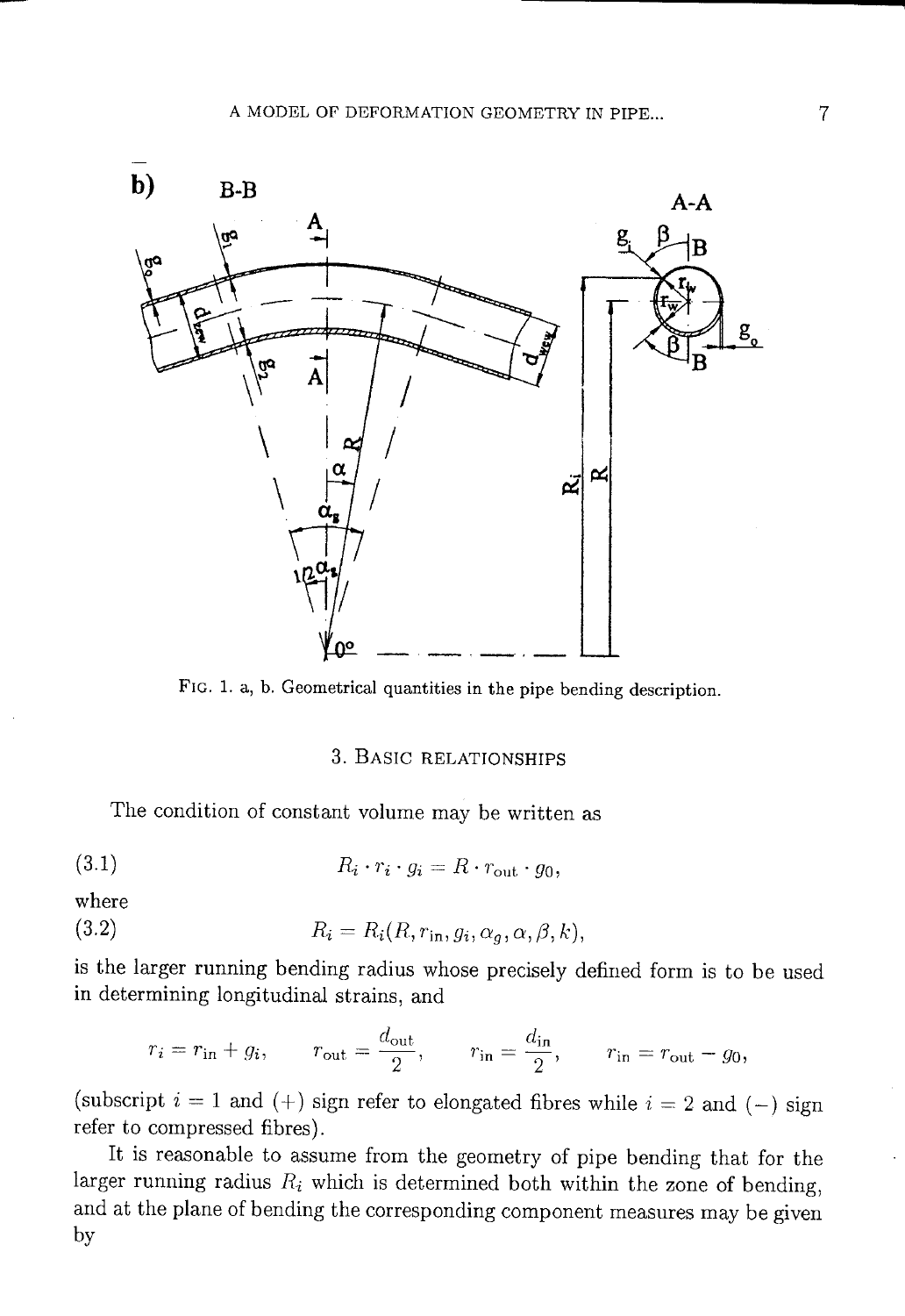$$
z_1 = (r_{\rm in} + g_i) \cdot \cos \beta \left( \cos k\alpha - \cos k\frac{\alpha_g}{2} \right),
$$

 $(3.3)$ 

$$
z_2 = (r_{\rm in} + g_i) \cdot \beta \left( \sin k \frac{\alpha_g}{2} - \sin k \alpha \right),
$$

i.e.  $z_1$  and  $z_2$  are vertical and horizontal measures, respectively.

A thorough analysis of the problem and comparison of the model data with experimental ones presented in [1, 2] led the author to use a formula for  $z_1$  for the bending angle equal to  $180^{\circ}$  in the form put forward in the same source, namely

(3.4) 
$$
R_i = R \pm (r_{\text{in}} + g_i) \cdot \cos \beta \left( \cos k\alpha - \cos k \frac{\alpha_g}{2} \right)
$$

The relationship is a very good approximation of the experimental data from [1, 2], especially for elongated fibres, as can be seen in the plots. It can be easily demonstrated that the two definitions in (2.2) become equivalent for  $\alpha = \alpha_g/2$ and for  $(k\alpha = 0^{\circ}$  and  $k\alpha_g = 180^{\circ})$ . When  $k\alpha = 0^{\circ}$ , then  $\alpha = 0^{\circ}$ , since  $k \neq 0$ .

(3.5) 
$$
\ln \frac{R_i}{R} + \ln \frac{r_i}{r_z} + \ln \frac{g_i}{g_0} = 0,
$$

where

$$
\varphi_1 = \ln \frac{R_i}{R}, \qquad \varphi_2 = \ln \frac{r_i}{r_{\text{out}}}, \qquad \varphi_3 = \ln \frac{g_i}{g_0}.
$$

Hence, the condition of incompressibility is fulfilled:

$$
\varphi_1 + \varphi_2 + \varphi_3 = 0
$$

Substitution of (2.3) into  $(2.4)_{2-4}$  yields the following formulas:

$$
\varphi_1 = \ln \frac{R \pm (r_{\rm in} + g_i) \cdot \cos \beta \left(\cos k\alpha - \cos k\frac{\alpha_g}{2}\right)}{R},
$$

 $\varphi_2 = \ln \frac{r_{\rm in} + g_i}{r_{\rm out}},$  $(3.7)$ 

$$
\varphi_3 = \ln \frac{g_i}{g_0}.
$$

Intensity of strain has the following form  $[14 - 16]$ :

(3.8) 
$$
\varphi_i = \sqrt{\frac{2}{3} \left( \varphi_1^2 + \varphi_2^2 + \varphi_3^2 \right)}.
$$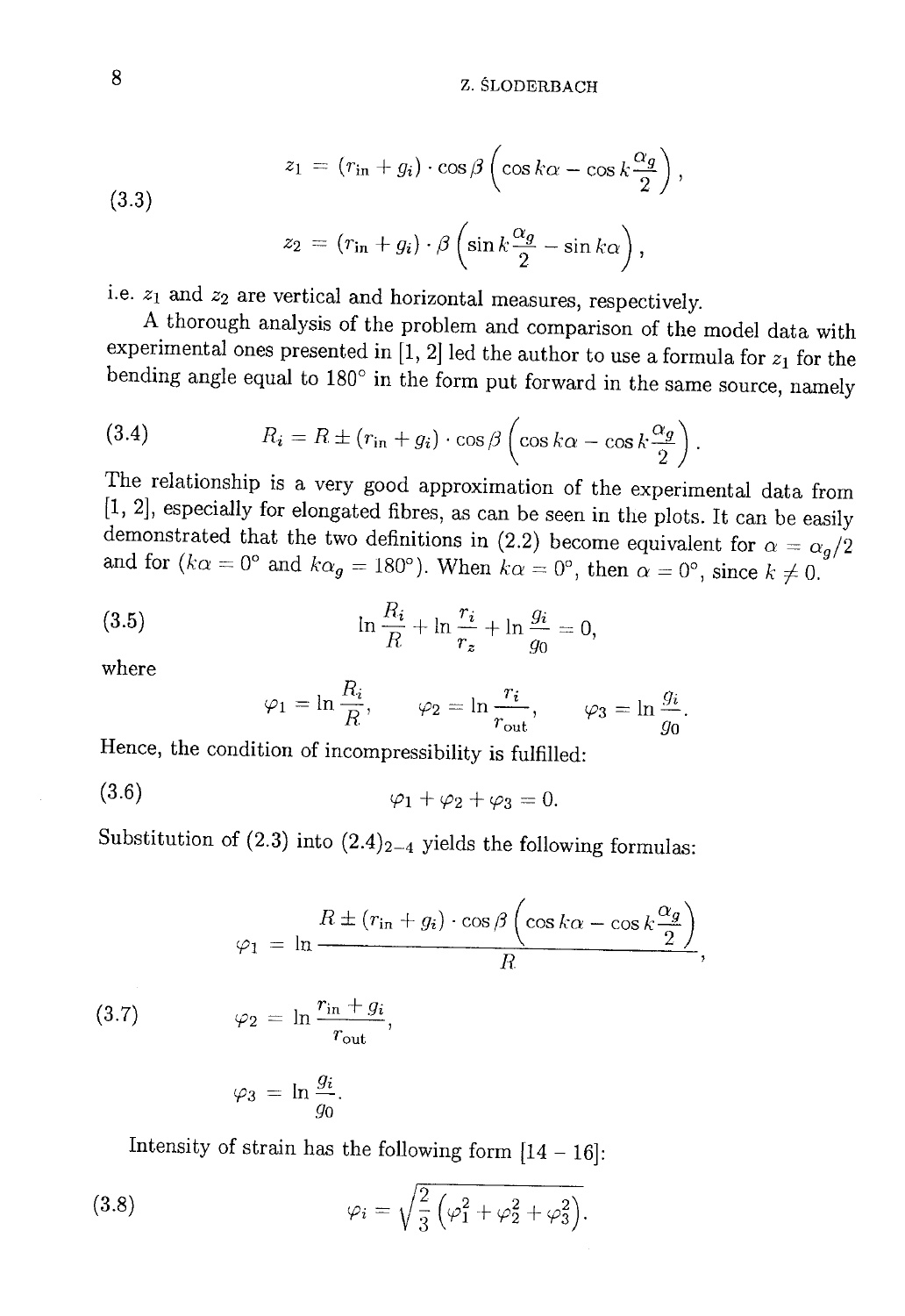Inserting Eqs  $(3.6)$  into  $(3.5)$  and performing suitable transformations we arrive at the following algebraic equation of the third order with respect to the running thickness of a bend across the bending zone:

(3.9) 
$$
a \cdot g_i^3 + b \cdot g_i^2 + c \cdot g_i + d = 0,
$$

where

$$
a = \pm \left( \cos k\alpha - \cos k \frac{\alpha_g}{2} \right) \cdot \cos \beta,
$$
  
\n
$$
b = \left[ R \pm 2r_{\text{in}} \cdot \left( \cos k\alpha - \cos k \frac{\alpha_g}{2} \right) \cdot \cos \beta \right],
$$
  
\n
$$
c = \left[ R \pm r_{\text{in}} \left( \cos k\alpha - \cos k \frac{\alpha_g}{2} \right) \cdot \cos \beta \right] \cdot r_{\text{in}},
$$
  
\n
$$
d = -R \cdot r_{\text{out}} g_0.
$$

The equation is satisfied by a single real root that is a sought-for solution and two complex roots.

As can be seen, the running thickness  $g_i$  of a bend within the bending zone depends on: bending radius  $R$ , outside and inside pipe radii ( $r_{\text{out}}$  and  $r_{\text{in}}$ ), initial thickness  $g_0$ , bending angle  $\alpha_g$ , angles  $\alpha$  and  $\beta$  determining location of a point within the bending zone for fibres in tension and compression, respectively, and coefficient  $k$  of the range of bending within the bending zone.

The solution to the equation, the corresponding strain and intensity components were obtained ising a computer program. The results are shown as plots juxtaposed with those representing test data after [2].

Solving a similar equation involving the second measure (3.2) resulted in faster changes of  $g_1$  and larger values of measures  $\varphi_1$ ,  $\varphi_2$ ,  $\varphi_3$  and  $\varphi_i$  within the bending zone. As was observed earlier, for  $\alpha = \alpha_g/2$  and  $(k\alpha = 0^{\circ}; k\alpha_g = 180^{\circ})$ the two representations become equivalent and the results are equal.

The second measure  $(3.2)$  should for processes involving larger changes in pipe wall thickness and higher values of strain and strain intensity components. It is to be noted that thickness and strain distributions resulting from adopting that measure for  $k = 1$  were of doubtful value.

Throughout the whole plateau zone formulas (3.6) and (3.8) should be used with  $(\cos k\alpha = 1$  and  $\cos \alpha_g/2 = 0)$ , while the second measure  $(3.2)$  – with  $(\sin k\alpha = 0$  and  $\sin \alpha_g/2 = 1)$ . It should be added that Eq. (3.8) enables an inverse problem to be solved, i.e. a critical bending angle value  $\alpha_{gc}$  may be determined that corresponds to a critical wall thickness value at the wall apex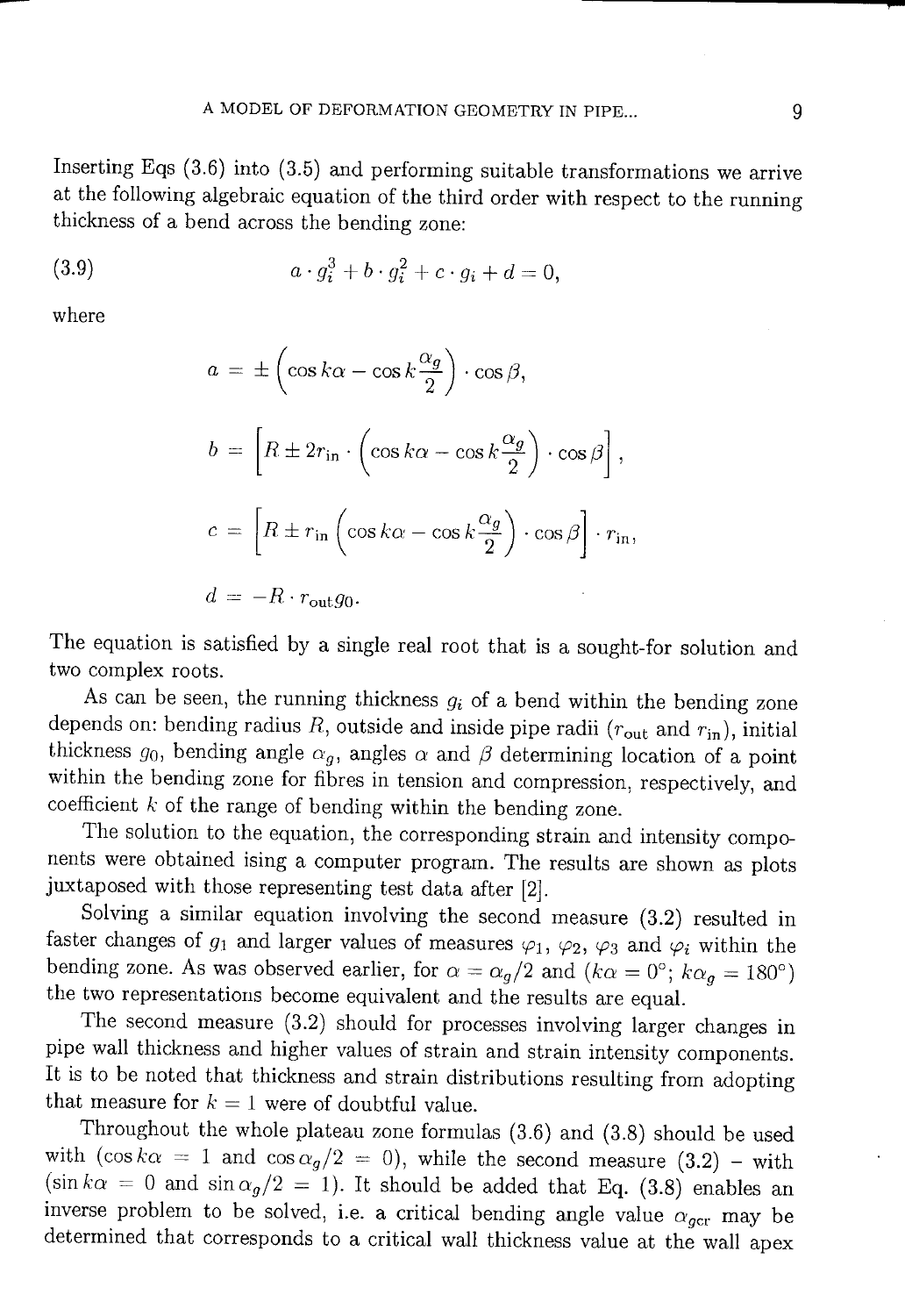$(\alpha = \beta = 0^{\circ})$ . For the elongated fibres this will be oviously the lowest allowable thickness  $g_{1\text{all}}$ . The corresponding relationships then hold:

(3.10)  
\n
$$
\varphi_{\text{all}} = \ln \frac{R + (r_{\text{in}} + g_{\text{ball}}) \cdot \left(1 - \cos k \frac{\alpha_{\text{gor}}}{2}\right)}{R},
$$
\n
$$
\varphi_2 = \ln \frac{r_{\text{in}} + g_{\text{ball}}}{r_{\text{out}}}, \qquad \varphi_3 = \ln \frac{g_{\text{ball}}}{g_0},
$$
\nand\n(3.11)

$$
a\cdot g_{\text{1all}}^3+b\cdot g_{\text{1all}}^2+c\cdot g_{\text{1all}}+d=0,
$$

where

$$
a = \left(1 - \cos k \frac{\alpha_{\text{gcr}}}{2}\right),
$$
  
\n
$$
b = \left[R + 2r_{\text{in}}\left(1 - \cos k \frac{\alpha_{\text{gcr}}}{2}\right)\right],
$$
  
\n
$$
c = \left[R + r_{\text{in}} \cdot \left(1 - \cos k \frac{\alpha_{\text{gcr}}}{2}\right)\right] \cdot r_{\text{in}},
$$
  
\n
$$
d = -R \cdot r_{\text{out}} g_0.
$$

Hence

(3.12) 
$$
\cos\left(k\frac{\alpha_{\text{gcr}}}{2}\right) = 1 - R \cdot \frac{r_{\text{out}} \cdot g_0 - g_{\text{1all}}^2 - r_{\text{in}} \cdot g_{\text{1all}}}{g_{\text{1all}}^3 + 2 \cdot r_{\text{in}} \cdot g_{\text{1all}}^2 + r_{\text{in}}^2 \cdot g_{\text{1all}}}
$$

Proceeding in a similar way one determine a critical bending angle value  $\alpha_{\rm gcr}$ based on a value of  $\varphi_{i}$ <sub>all</sub> derived from the tensile test for a given material. For this purpose, formulas (3.7) and (3.9) or the plot  $\varphi_i$  from Fig. 5 are used for an assumed coefficient  $k$  value. Other parameters of the bending operation could be obtained from suitable nomograms (not available yet).

# 4. INITIAL AND BOUNDARY CONDITIONS

The relationship derived in Sec. 2 fulfil the following initial and boundary conditions:  $\alpha$ 

a) when 
$$
\alpha = \frac{\alpha}{2} = 0
$$
 – bending process begins (isn't bending)

b) 
$$
\alpha = \frac{\alpha_g}{\alpha} \neq 0
$$
 - beginning and end of the bending zone,

c)  $\beta = 90^{\circ}$  – location of the neutral surface within the bending zone;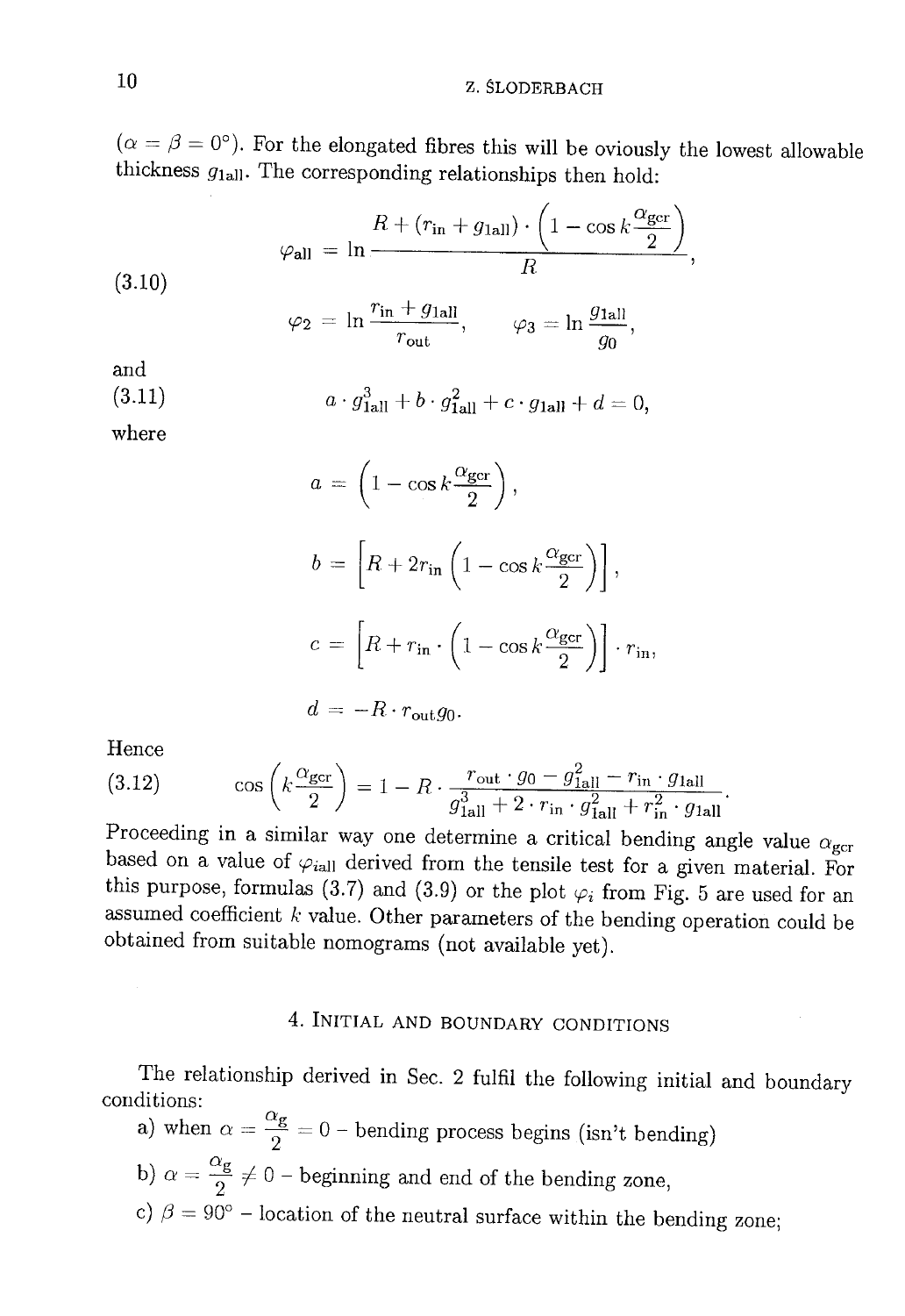it follows then

$$
(4.1) \t\t R_i = R, \t\t r_i = r_{\text{out}}, \t\t g_i = g_0
$$

and

$$
\varphi_1=\varphi_2=\varphi_3=0,\qquad \varphi_i=0;
$$

d)  $k\alpha = \beta = 0^{\circ}$  – apex point of the bending zone; if, additionally,  $k\alpha_{\mathbf{g}} \in (0^{\circ}; 180^{\circ})$ , then to

$$
R_i = R \pm (r_{\rm in} + g_i) \cdot \left(1 - \cos\left(k \frac{\alpha_{\rm g}}{2}\right)\right),
$$

 $(4.2)$ 

 $r_i = r_{\rm in} + g_i;$ 

e) if  $k\alpha = \beta = 0^{\circ}$  and  $k\alpha_{g} = 180^{\circ}$ , then the quantities  $R_i$ ,  $r_i$  and  $g_i$  reach their extremes (maximum or minimum values). At the same time this is the condition for the onset of the plateau zone at this point.

For the elongated fibres we get the following expressions:

(4.3) 
$$
g_1 = g_{\min},
$$

$$
R_1 = R + (r_{\text{in}} + g_{\min}),
$$

$$
r_1 = r_{\text{in}} + g_{\min},
$$

and for the compressed ones

(4.4) 
$$
g_2 = g_{\text{max}},
$$

$$
R_2 = R - (r_{\text{in}} + g_{\text{max}}),
$$

$$
r_2 = r_{\text{in}} + g_{\text{max}}.
$$

The coefficients  $a, b, c$  present in Eq. (3.7) will assume in this case the following form:

(4.5)  
\n
$$
a = 1,
$$
\n
$$
b = (R \pm 2 \cdot r_{\text{in}}),
$$
\n
$$
c = (R \pm r_{\text{in}}) \cdot r_{\text{in}},
$$

while the coefficient  $d = -R \cdot r_z \cdot g_0$  will remain the same.

Principal components of the logarithmic strains and strain intensity also reach their extremes but these are different for each type of fibres.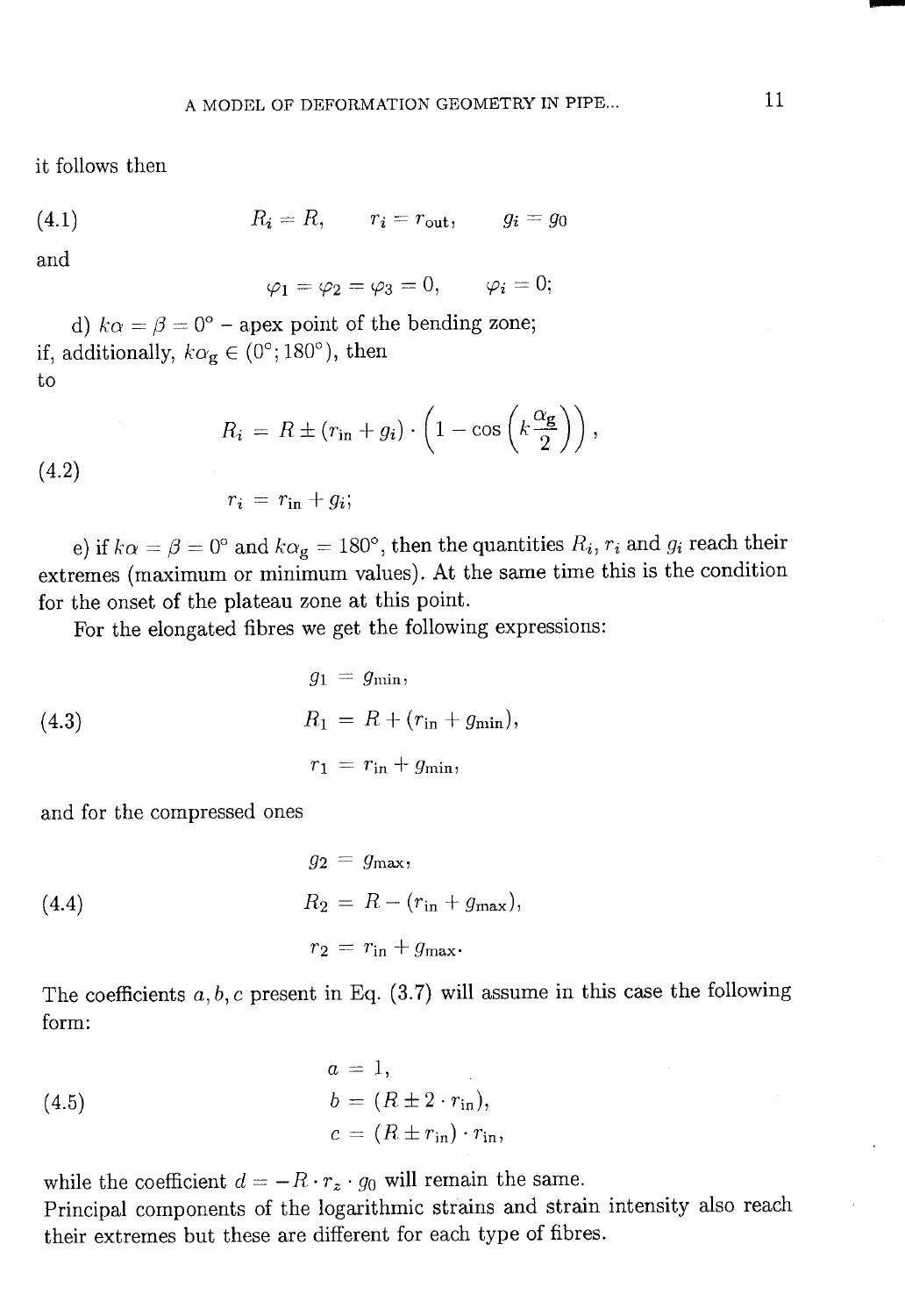**EXAMPLE** 

The plots yield the following values:

elongated fibres

compressed fibres

|  | $g_{\text{min}} \cong 3.684$ |  | $g_{\text{max}} \cong 5.99$ |
|--|------------------------------|--|-----------------------------|
|  | $r_1 = 21.434$               |  | $r_2 = 23.746$              |
|  | $R_1 = 101.434$              |  | $R_2 = 56.254$              |
|  | $\varphi_1 = 0.2553$         |  | $\varphi_2 = 0.3748$        |

The above data may serve as a basis for determining the ovalization index accounting for the wall thickness being different when measured across the areas in tension and compression. For the sake of clarity we take the middle point of a bend or, in other words, the apex point of the bending zone for  $k = 1$ .

According to  $[1]$ 

(4.6) 
$$
e = \frac{d_1 - d_2}{d_2} \cdot 100\%,
$$

where

$$
d_1 = 2r_{\text{in}} + g_{\text{min}} + g_{\text{max}},
$$
  
\n
$$
d_1 = 2 \cdot 17.75 + 3.684 + 5.996,
$$
  
\n
$$
d_1 = 45.18
$$

and  $d_2 = d_{\text{out}}$  to comply with assumptions listed in Sec. 1.

Hence  $e \cong 1.53\%.$ According to [5]

(4.7) 
$$
A = \frac{2 \cdot (d_1 - d_2)}{d_1 + d_2} \cdot 100\%
$$

hence  $A \cong 1.52\%.$ 

## 5. ANALYSIS OF THE RESULTS

Figure 2 presents computational results for the wall thickness  $g_1$  at the elongated fibre area vs bending angle at a point with angle coordinates  $k\alpha = \beta = 0^{\circ}$ (apex point of the bending zone) for pipe OD 44.5  $\times$  4.5,  $R = 80$  mm ( $R =$  $1.8 \times d_{\text{out}}$ ) made of St 35.8 steel according to DIN 17175 [2].

The forthcoming discussion will be concerned primarily with the behaviour of elongated fibres since they conform to the theory particularly well. The compressed fibres will be discussed only in a short commentary due to severe shortcoming of the model in those areas.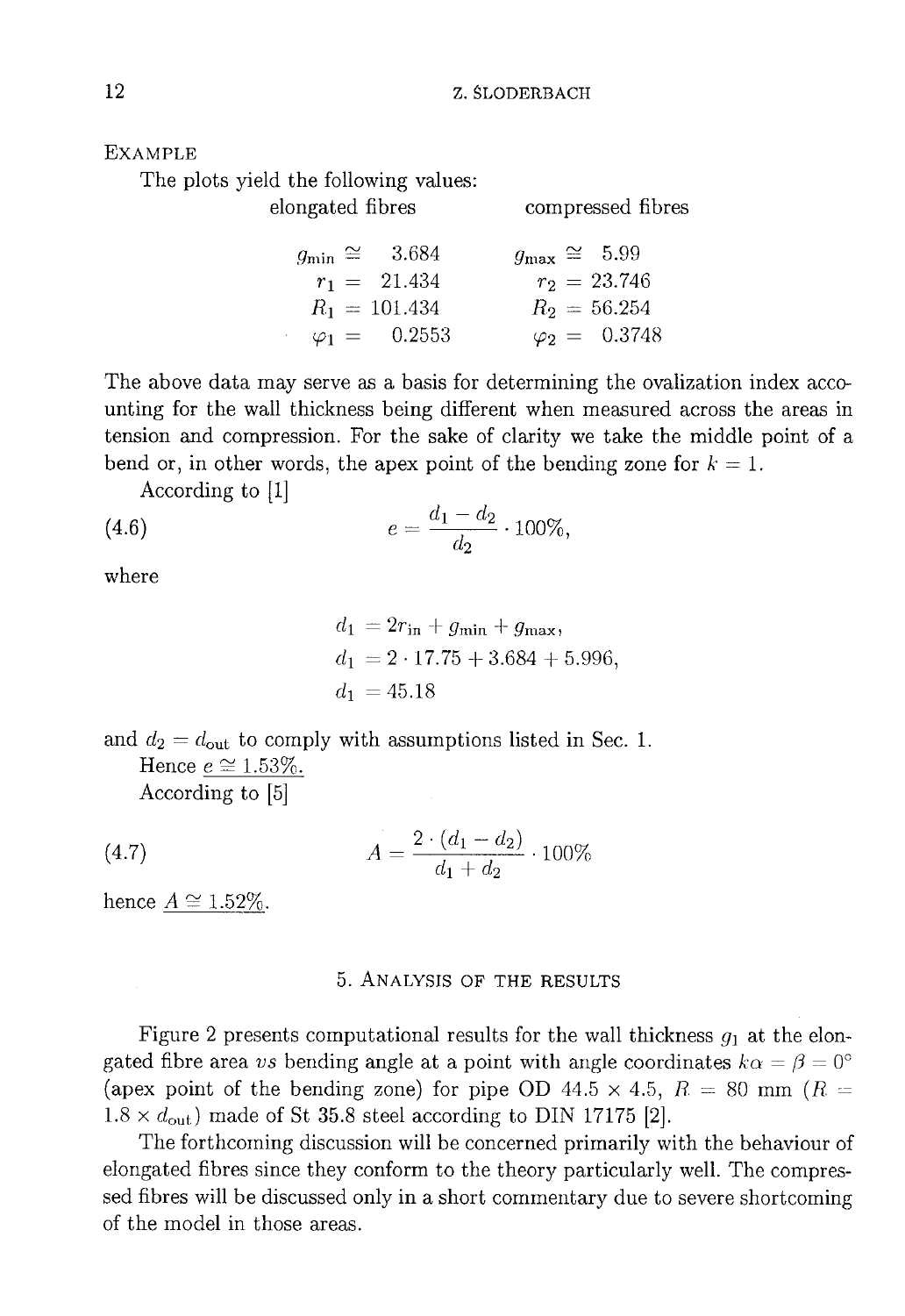

FIG. 2. Variation of the wall thickness at the apex point of the elongated area.

Figure 3 gives a comparison of results obtained from equations derived in Sec. 2 of this paper with those obtained from tests presented in [2]. The bending angle was  $\alpha_0 = 180^\circ$  as measured at the principal plane of bending, i.e. for  $\beta = 0^\circ$ . As can be seen from the plot, the  $\varphi_1$ ,  $\varphi_2$ ,  $\varphi_3$  values for the apex point of the bending zone ( $\alpha = \beta = 0^{\circ}$ ) and within the elongated fibre area are in very good agreement with the experimental data. They do not coincide so well for the whole angle range  $\xi$  – but the discrepancy can be readily explained: ideal conditions of bending assumed in the model differ from the actual ones which invole friction, a projecting mandrel and the limited value of  $k = 1$ . It can be noted that for  $k = 3$ the calculated and experimental values agree fairly well, especially for the lefthand half of the plots in Fig. 3, both the bending zone and plateau zone. For the right-hand side of Fig. 3, the bending zone may be adequately represented by the second measure  $(3.2)$  or a combination of the two-their arithmetic or geometric mean. The above statements were confirmed by the author when his calculated data were compared with experimental ones quoted in  $[1, 2]$ . The other data in [2] obtained in tests using either a not-projecting mandrel or no mandrel at all conform well with the author's theory if one assumes  $k = 2.5$ .

For bending with and without a mandrel, the calculated results were also in fairly good qualitative and quantitative agreement with test data contained in [1] if one assumed  $k = 1$  for the no-mandrel case and  $k = 2$  for the other.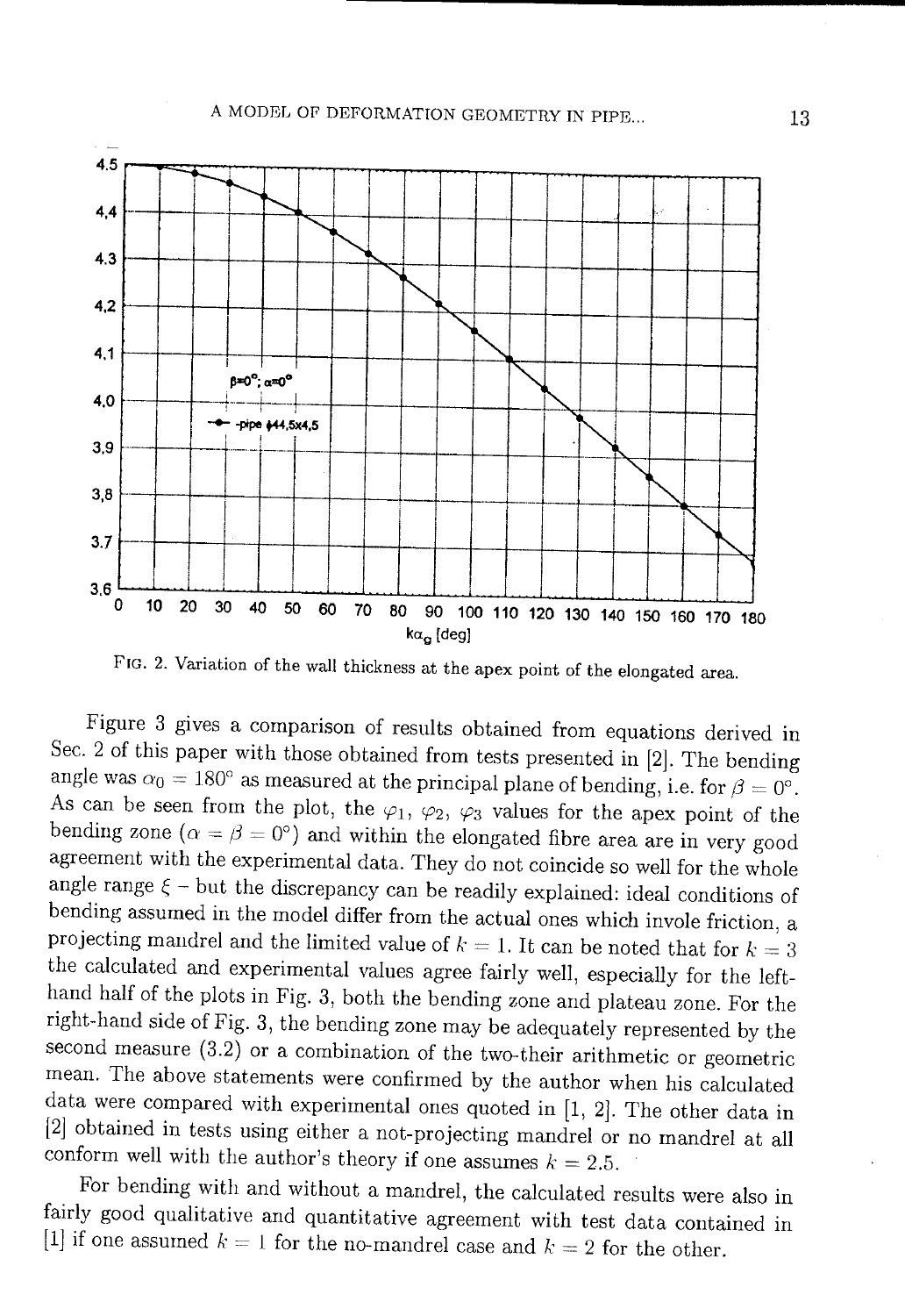

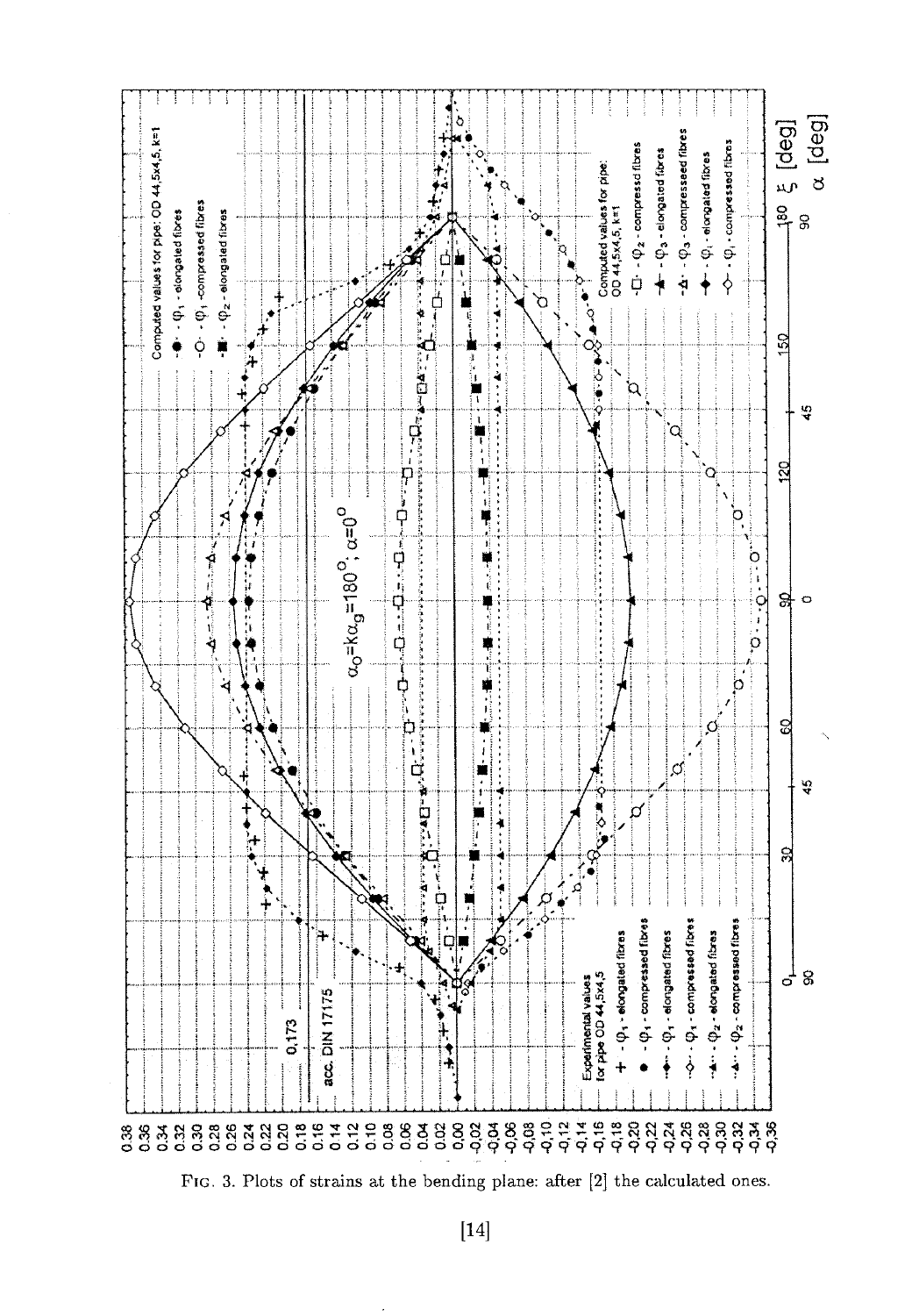The bending zone-plateau zone ratio deserves a short commentary. If  $k = 1$ , then the whole zone defined by the range  $[0^\circ; 180^\circ]$  is the bending zone without the plateau portion. When  $k$  tends to infinity, then the bending zone extent tends to zero and the whole bend area is occupied by the plateau zone. The running wall thickness  $g_i$  is then constant and at the bend ends a sharp change in thickness occur, so to that  $g_i \neq g_0(g_i < g_0)$  for elongated fibres and  $g_i > g_0$  for compressed ones). The strains  $\varphi_i$ ,  $\varphi_1$  and thickness  $g_i$  depend solely upon angle  $\beta$  rather than on angles  $\alpha$  and  $\alpha_g$ . The obvious conclusion is that for each value of k belongin to the set  $k \in [0^{\circ}; \infty)$  we have  $\alpha_0 \ge \alpha_a$ .

It follows from the presented bending operation model that the maximum angular range of bending portion is equal to 180° while the bend angle range is, at least in theory, unlimited. The difference  $(\alpha_0 - \alpha_q)$  – between the bending angle and bend angle gives the plateau zone range.

It can be generally stated that coefficient  $k$  becomes larger, firstly, with decreasing bending radius  $R$ , secondly, if a more projecting and stiffer mandrel is used and, thirdly, if thick-walled tubes fabricated of less ductile material are involved. A real value of  $k$  is also to some degree affected by a particular measurement method used and its accuracy.

It must be emphasized that for compressed fibres the model fails to predict true values of strains. The error may exceed then 100%, so the model was found to be applicable only to the elongated fibres of bent pipes.

Figure 4 is a transformed representation of data from Fig. 3, the transformation being from the principal plane of bending ( $\beta = 0^{\circ}$ ) to the principal plane perpendicular to it ( $\alpha = 0^{\circ}$ ). The data from Fig. 4 were compared with experimental data listed in [2, 6]. As a before, very good agreement was found for elongated fibres, the opposite being true for compressed fibres. This failure can be attributed to the fact that incompressible continuous medium is a very good approximation only for fibres in tension, both in thin- and thick-walled tubes. The compressed fibres in pipe bending behave differently. In bending with a mandrel, changes in wall thickness are small (a few percent, as demonstated in [1]) and it can be safely assumed that in thin-walled pipes  $g_2 \cong g_0$  in compressed areas [1]. Another phenomenon that is beyond the scope of the model is local buckling that is especially well pronounced in bending of thin-walled pipes. In order to arrive at a realistic picture of the pipe's behaviour, one has to remember that the neutral surface changes its position in a varying fashion depending on a particular technique used  $[11 - 14]$ . The present model assumes this position to be fixed and uniquely determined by bending radius  $R$ . It seems that in hot free bending of thick-walled tubes without a mandrel the model will offer an adequate picture of deformations. The assumed pattern of deformation occuring in the elongated fibre area was investigated at length elsevhere  $[15, 17 - 20]$ . The model of a thin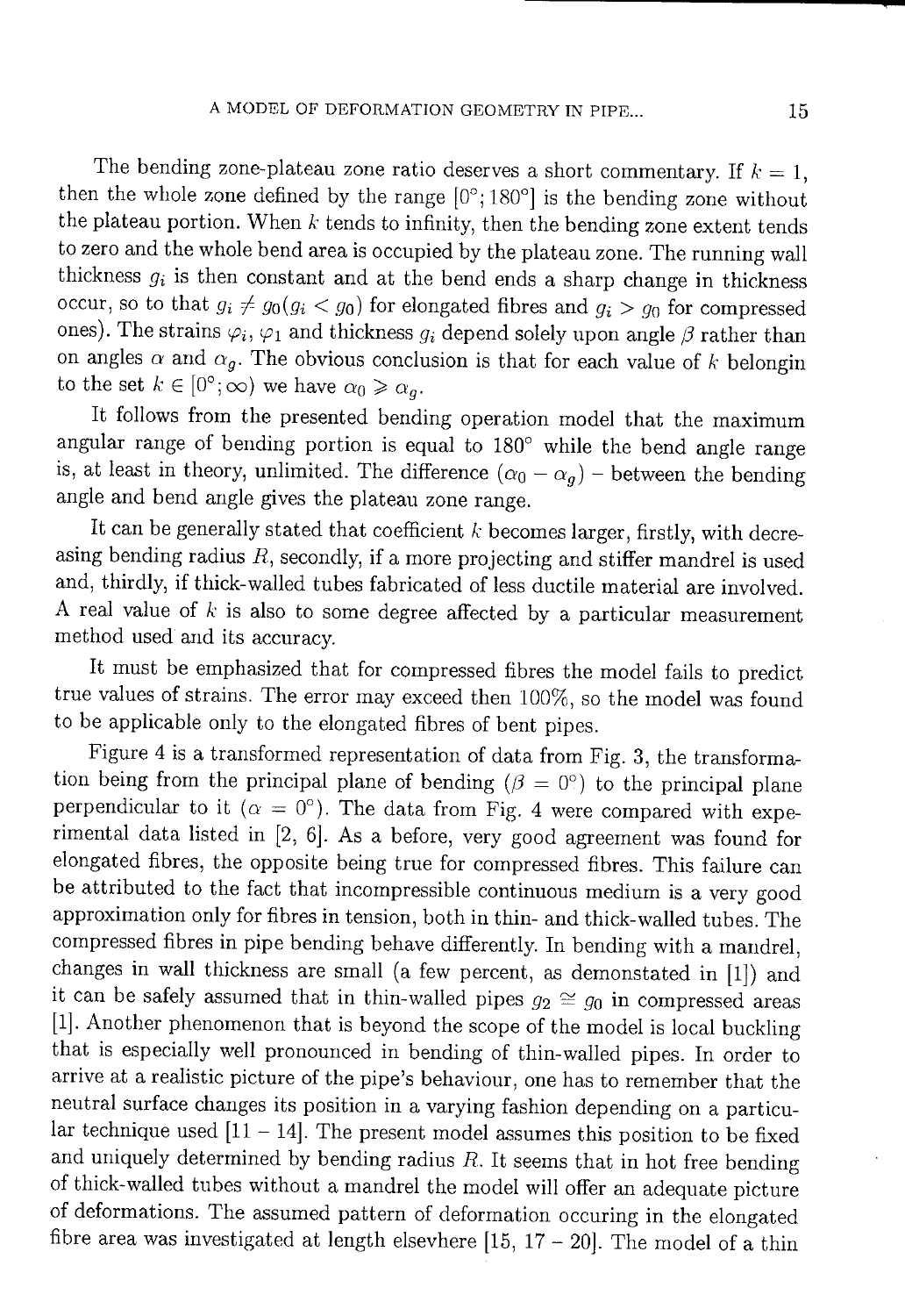

shell under plane stress worked out there proved to be very successful in fitting to test data. Those investigations served as guidance to the present author.

FIG. 4. Strains at planes perpendicular to the bending plane: after [2] the calculated ones.

Figure 5 present components of the logarithmic principal strains  $\varphi_1$ ,  $\varphi_2$ ,  $\varphi_3$ and the equivalent strain  $\varphi_i$  as functions of bending angle  $k\alpha_{\rm gcr}$  for the apex point  $(\alpha = \beta = 0^{\circ})$ . By taking an ordinate equal to a permissible value of deformation determined for example in a uni-axial tensile test, we can find and allowable value of bending angle that must not be exceeded in order to keep deformation below a stipulated level [e.g.  $A_r$  (uniform) per cent elongation or  $A_5$ -elongation]. Let us have a practical example. From [2] we have  $\phi_1 = 0.173$  for St 35.8 acc. DIN17175 and the corresponding bending angle given by the plot is  $k\alpha_q \approx 145^\circ$ . It means that on exceeding this value, the outside stretched layers of a pipe (see Fig. 4,  $0^{\circ} \le \beta \le 45^{\circ}$ ) will undergo deformation exceeding the uniform per cent elongation value. Plastic deformation at this stage gets unstable and necking occurs [6]. The wall thickness value  $g_1$  at the bend apex point corresponding to  $k\alpha_q \approx 145^\circ$  can be found from the plot in Fig. 2 to be equal to 3.9 mm.

Figure 6 shows variation of the wall thickness  $g_1$  in the elongated fibre area at the principal plane of bending ( $\beta = 0^{\circ}$ ) and the principal plane perpendicular to it ( $\alpha = 0^{\circ}$ ), for bend angle  $\alpha_0 = 180^{\circ}$  and bending angle  $k\alpha_g = 180^{\circ}$ . As can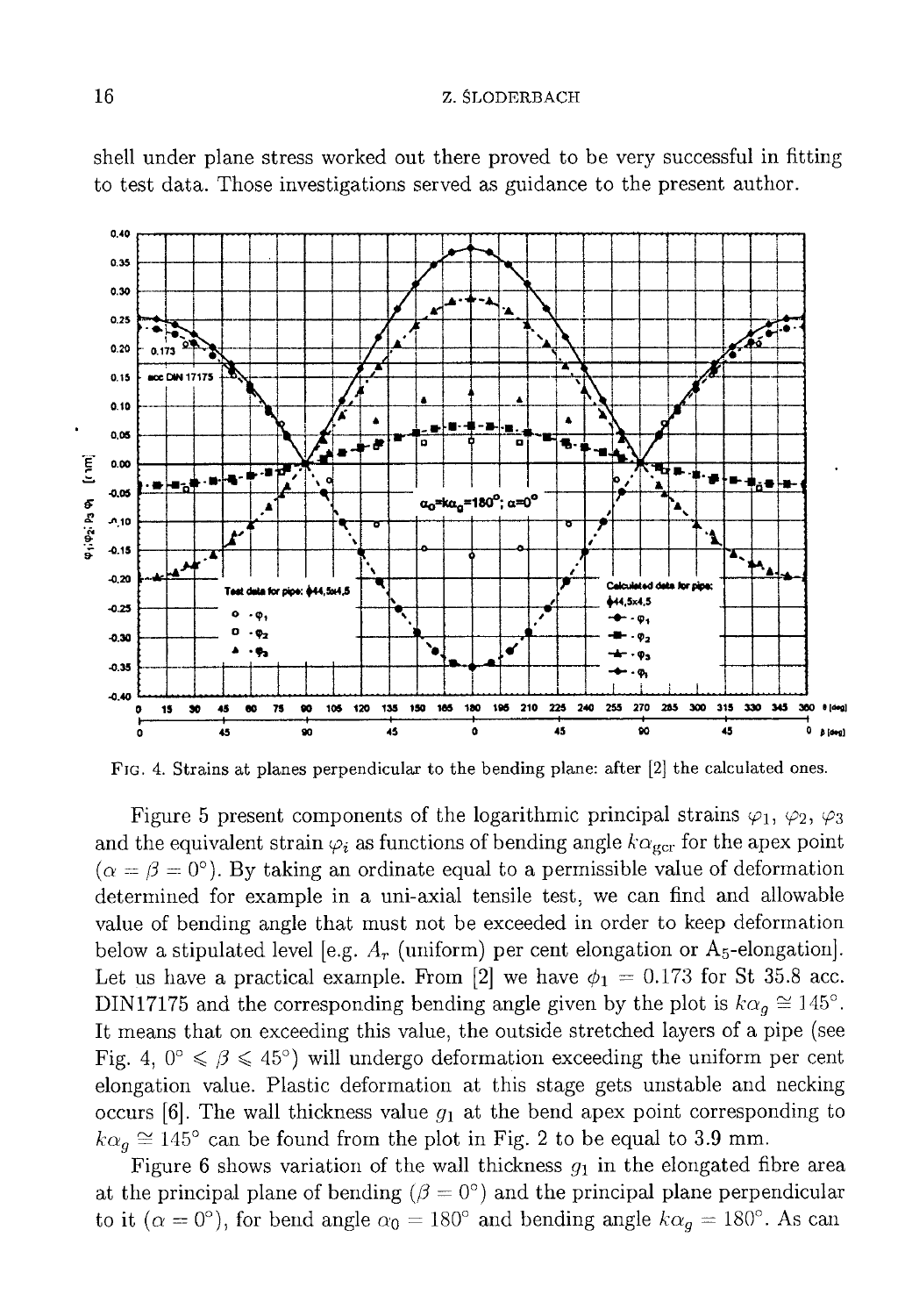

FIG. 6. Variation of wall thickness at the principal plane of bending and at planes perpendicular to it.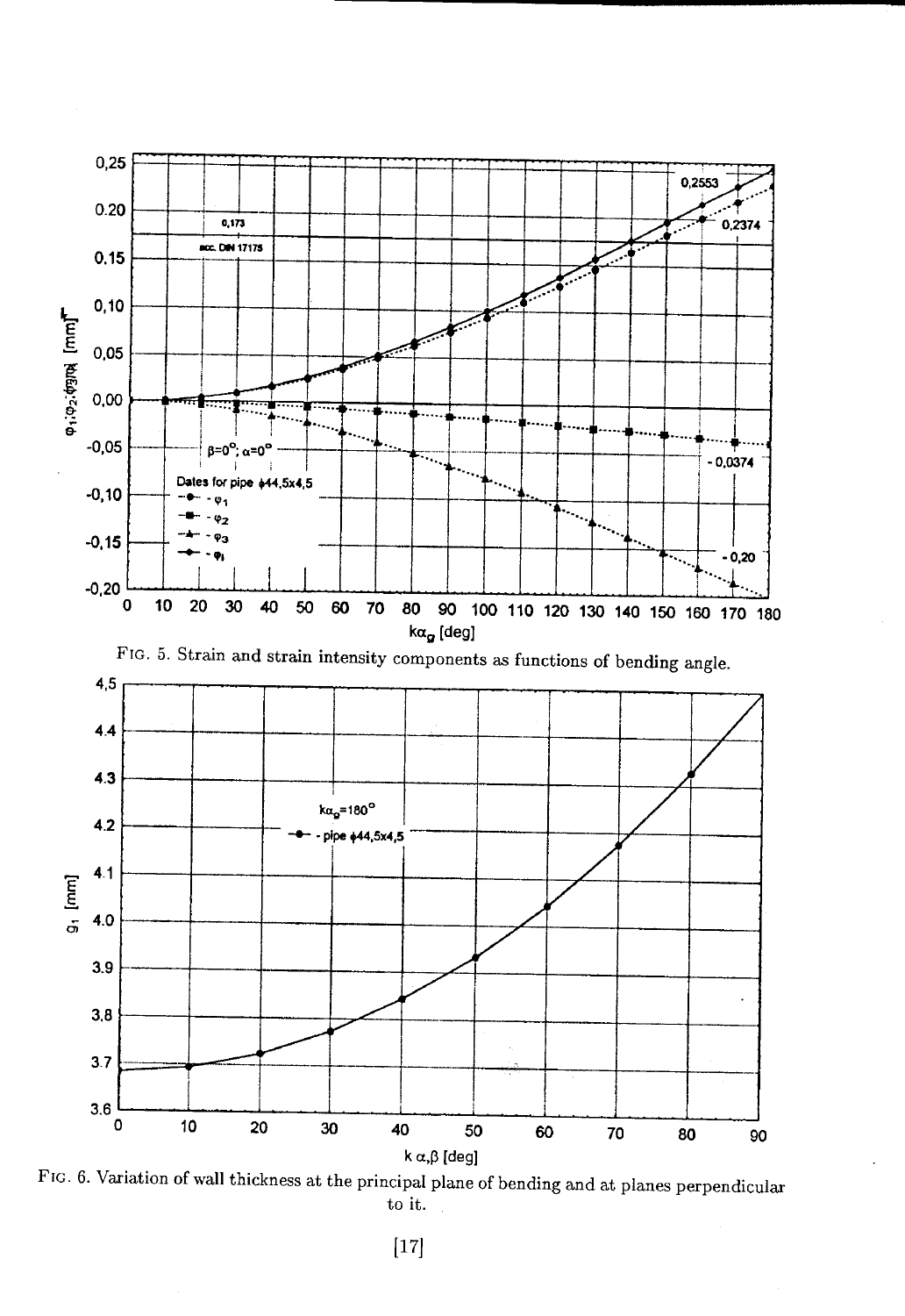be seen, the two curves coincide which is a direct consequence of formulas  $(3.3)$ ,  $(3.6)_1$  and  $(3.8)$ . For other bending angles  $(k\alpha_q \neq 180^\circ)$  the plots will be separated.

## 6. FINAL REMARKS AND CONCLUSIONS

a. The calculated results prove that the proposed relationship are an adequate representation of the bending process for stretched layers of thin-walled pipes  $(s < 0.2)$  and for  $\alpha_0 = k\alpha_q = 180^\circ$ . The model fails to predict true values for the compressed fibres since it does not account for flattening of cross-section and buckling effects.

b. The inadequacy of the model in the compressed area will become less severe in hot bending of thick-walled pipes since the adverse effects of local buckling will then tend to diminish.

c. A refined form of the bending operation such as: bend angle  $\alpha_0$  or bending angle  $\alpha_q$ , allowable minimum wall thickness  $g_{\text{half}}$ . The last value sets a limit that must not be exceeded if local buckling or rupture are to be avoided.

d. Application of the second measure (3.2) for radius  $R_i$  will result in a thinner wall and larger deformation within the bending zone, i.e. will call for a more conservative assessment of the bending angle  $\alpha_{\text{gcr}}$ .

e. It is possible to arrive at simpler forms of the relationships ferived in Sec. 2 by neglecting higher-order effects. Such simplified formulas could be useful in everyday engineering practice.

f. The inverse problem deserves to be noted. It could be stated as follows: what is the initial wall thickness  $g_0$  if a given tube is to be bent with a given radius R and a given bend angle  $\alpha_0$  to reach the minimum allowable wall thickness value at the apex point of the stretched area, not smaller than that specified by structural analysis calculations and the Code requirements? The relevant theory should also account for conditions set by the Polish national standard [23] that sets allowable minimum wall thickness and deformation values such that the allowable strain intensity  $\varphi_{\text{fall}}$  or  $\varphi_{\text{fall}}$  does not exceed a stipulated value of (uniform) per cent elongation for tube material.

g. It is possible to introduce in a formal way some averaged measures for determining strains within the bending zone such as arithmetic or quadratic means of the component measures  $z_1$  and  $z_2$ . Such averaged measures - as can be readily proved – are also equal to the component measures  $(3.2)$  at particular points of the process, i.e. for  $\alpha = \alpha_g/2$  and  $(k\alpha = 0^{\circ}$ ;  $k\alpha_g = 180^{\circ})$ . It must be stressed that measure of the above kind lack any physical sense but are likely to improve accuracy of the results.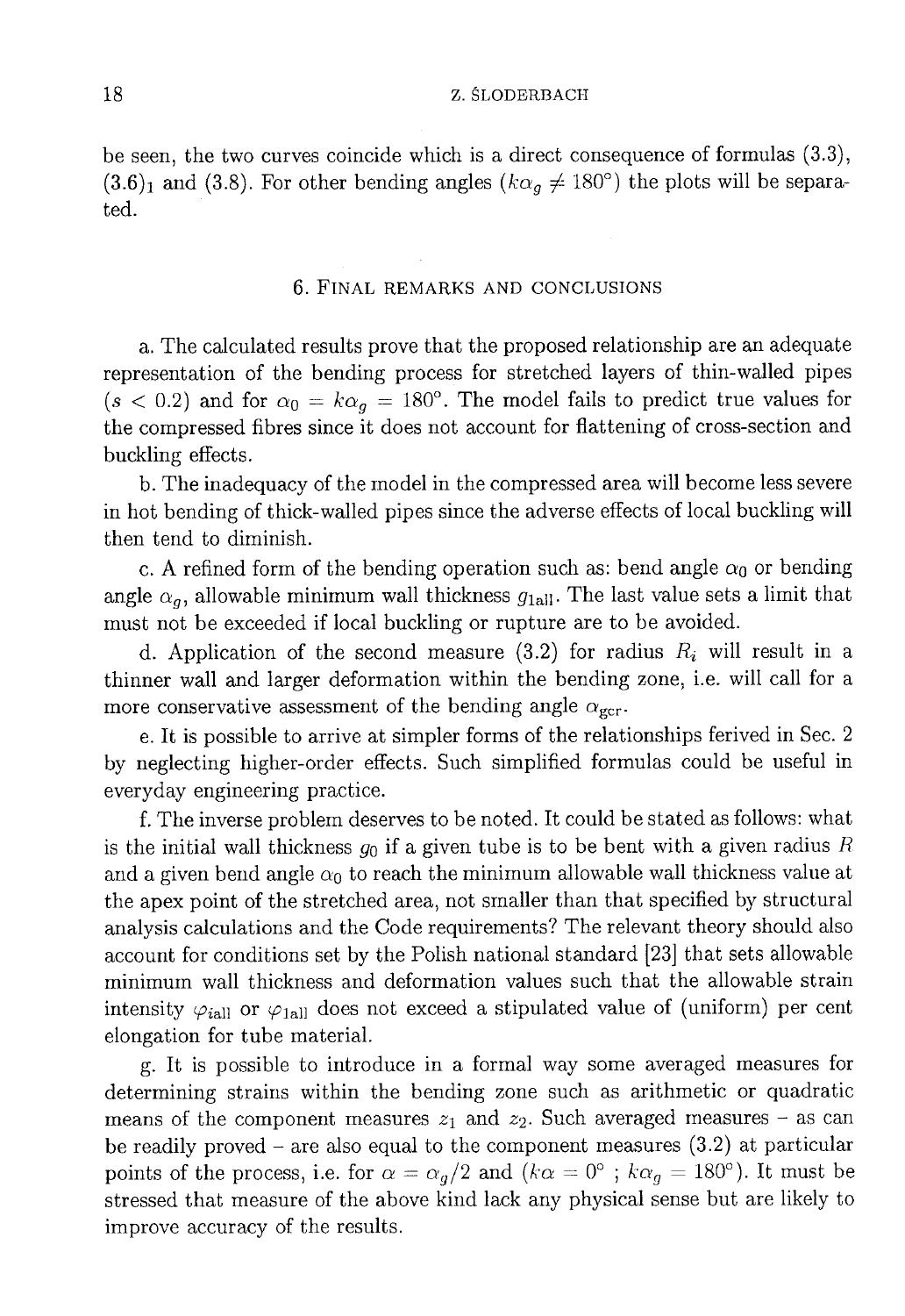h. The presented theory might be supplemented with nomograms for simple determination of admissible values of the deformation measures:  $\alpha_{0cr}, \alpha_{acc}, \varphi_{iall}$  $\varphi$ <sub>1all</sub>,  $g$ <sub>1all</sub>.

## **ACKNOWLEDGEMENTS**

The author would like to thank Professor E.S. DZIDOWSKI (Wrocław University of Technology) for fruitful discussions and Mr. M. WOLSKI (M.Sc.Eng.) for his help in performing calculations and making figures.

#### **REFERENCES**

- 1. J.W. KORZEMSKI, Bending of thin-walled pipes [in Polish], WNT, Warszawa 1971.
- 2. W.D. FRANZ, Das Kalt Biegen von Rohren, Springer Verlag, Berlin 1961.
- 3. F. SEYNA, J. GINALSKI, Long-term safe exploatation of steam pipelines [in Polish], Energetyka, 6, 1987.
- 4. F. SEINA, J. GINALSKI, Evaluation of residual life in steam pipelines [in Polish], Dozór Techniczny, 3, 1989.
- 5. J. DOBOSIEWICZ, K. WOJCZYK, Life assessment in steam pipeline bends [in Polish], Energetyka, 3, 1998.
- 6. E.S. DzIDOWSKI, Sz. STRAUCHOLD, Effect of technological factors in pipe bending on damage characteristics and reliability of power pipelines [in Polish], Zeszyty Naukowe Politechniki Opolskiej, Seria Elektryka, z. 46, Opole 1998.
- 7. R.H. KOZŁOWSKI, Selected material problems of conventional power engineering [in Polish], Energetyka, 9, 1997.
- 8. Z. SLODERBACH, T. SAWICKI, Thermomechanical coupling effect in thick-walled spheres and tubes subjected to internal pressure [in Polish], IFTR-Reports - PAN, 16, Warszawa 1983.
- 9. W. OLSZAK, P. PERZYNA, A. SAWCZUK, Theory of plasticity [in Polish], PWN, Warszawa 1985.
- 10. W. Szczepiński, Theory of plastic working metals [in Polish], PWN, Warszawa 1969.
- 11. R. HILL, Mathematical theory of plasticity, Oxford, at the Clarendon Press, 1950.
- 12. M. ŹYCZKOWSKI, Complex loading in theory of plasticity [in Polish], PWN, Warszawa 1973.
- 13. K.H. RUHL, Die Tragfähigkeit metallischer Baukorper, Ernst & Sohn, Berlin 1952.
- 14. W. KRZYS, M. ŹYCZKOWSKI, Selected problems in elasticity and plasticity [in Polish], WNT, Warszawa 1962.
- 15. Z. MARCINIAK, Limit deformations in sheet metal forming [in Polish], WNT, Warszawa 1971.
- 16. J. GRONOSTAJSKI, Plastic working of metals [in Polish], Skrypt Politechniki Wrocławskiej, Wrocław 1973.